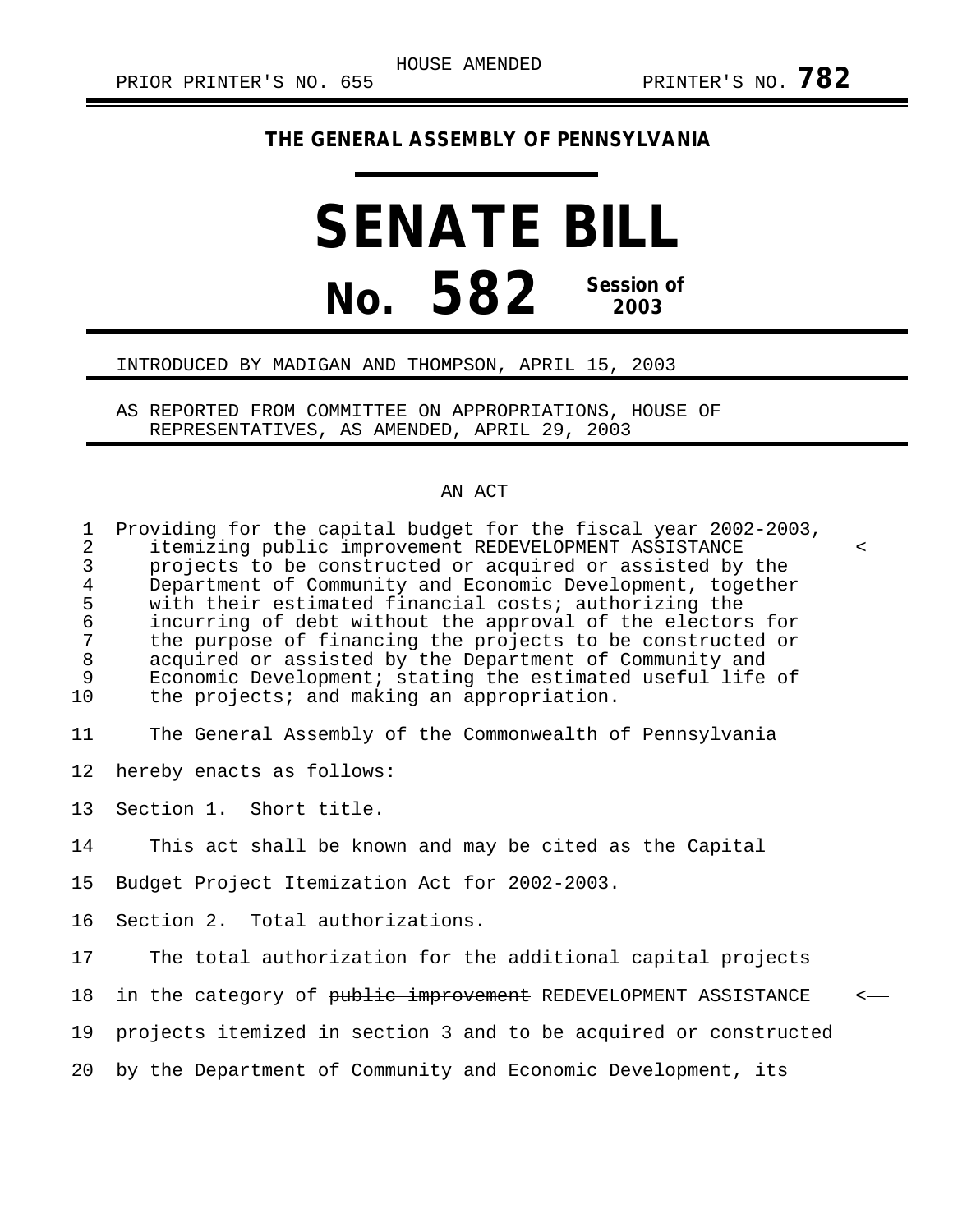1 successors or assigns, and to be financed by the incurring of 2 debt, shall be \$15,000,000.

3 Section 3. Itemization of redevelopment assistance projects. 4 Additional capital projects in the category of redevelopment 5 assistance projects for capital grants by the Department of 6 Community and Economic Development, its successors or assigns, 7 authorized under the provisions of the act of May 20, 1949 8 (P.L.1633, No.493), known as the Housing and Redevelopment 9 Assistance Law, and redevelopment assistance capital projects 10 and to be financed by the incurring of debt, are hereby 11 itemized, together with their respective estimated financial 12 costs, as follows: 13 Total Total Research 13 Total Research 13 Total Research 13 Total Research 13 Total Research 13 Total Research 13 Total Research 13 Total Research 13 Total Research 13 Total Research 13 Total Research 13 Total Research 14 Project 15 Project Allocation 16 (1) Department of Community and Economic 17 Development 18 (i) Bradford County-North Towanda Township 19 (A) DuPont Company's Imaging Technologies, 20 for construction and improvements of 21 existing facility.  $$15,000,000$ 22 Section 4. Debt authorization. 23 Subject to the limitation in section 317(b) of the act of 24 February 9, 1999 (P.L.1, No.1), known as the Capital Facilities 25 Debt Enabling Act, the Governor, Auditor General and State 26 Treasurer are hereby authorized and directed to borrow from time 27 to time in addition to any authorization heretofore or hereafter 28 enacted, on the credit of the Commonwealth, subject to the 29 limitations provided in the current capital budget, money not 30 exceeding in the aggregate the sum of \$15,000,000 as may be 20030S0582B0782 - 2 -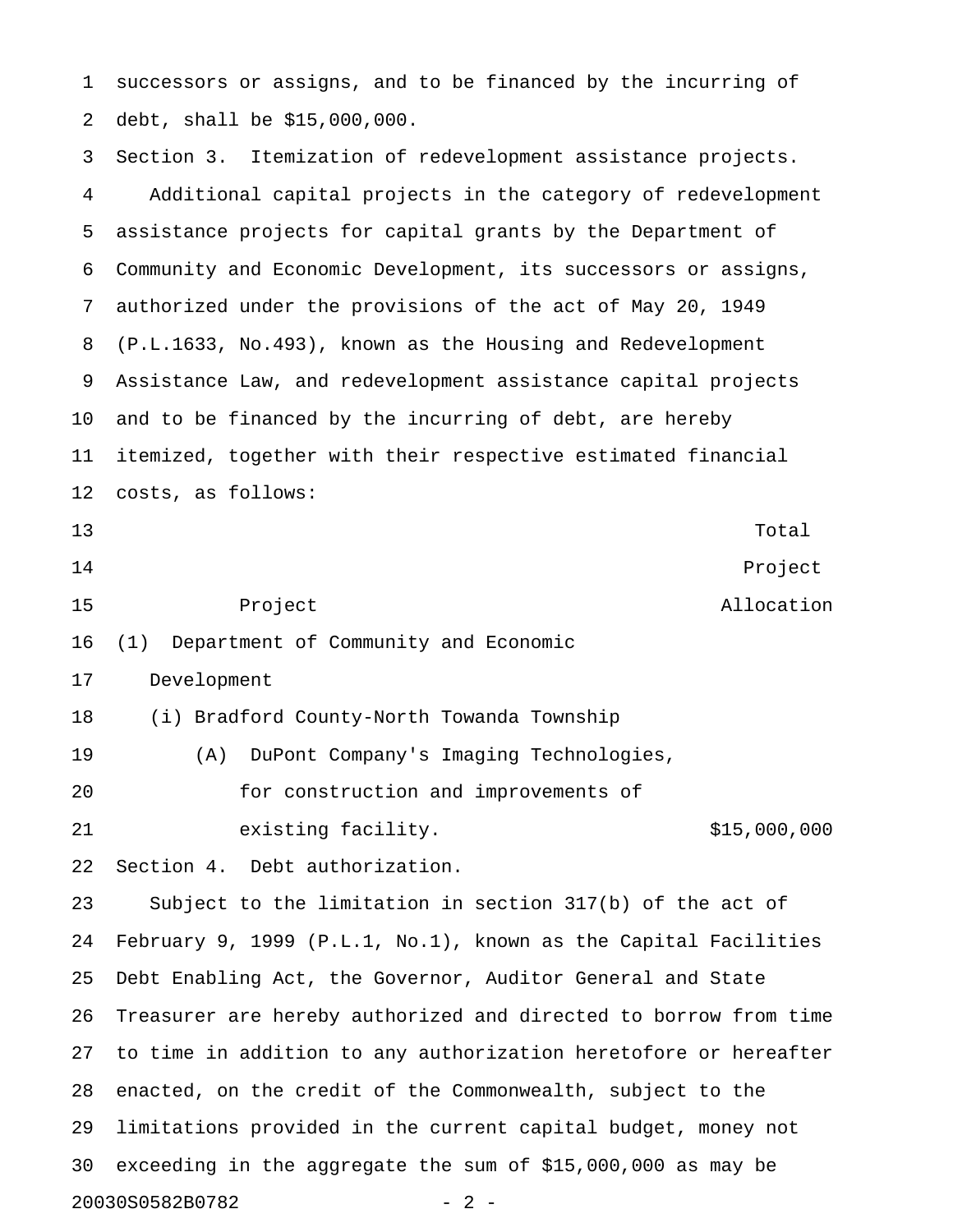1 found necessary to carry out the redevelopment assistance and 2 the redevelopment assistance capital projects specifically 3 itemized in a capital budget.

4 Section 5. Issue of bonds.

5 The indebtedness authorized in this act shall be incurred, 6 from time to time, and shall be evidenced by one or more series 7 of general obligation bonds of the Commonwealth in such 8 aggregate principal amount for each series as the Governor, the 9 Auditor General and the State Treasurer shall determine, but the 10 latest stated maturity date shall not exceed the estimated 11 useful life of the projects being financed as stated in section 12 6.

13 Section 6. Estimated useful life and term of debt.

14 (a) Estimated useful life.--The General Assembly states that 15 the estimated useful life of the public improvement projects 16 itemized in this act is as follows:

17 (1) Public improvement projects, 30 years.

18 (2) Furniture and equipment projects, 10 years.

- 19 (3) Transportation assistance projects:
- 20 (i) Rolling stock, 15 years.
- 21 (ii) Passenger buses, 12 years.

22 (iii) Furniture and equipment, 10 years.

23 (iv) All others, 30 years.

24 (b) Term of debt.--The maximum term of the debt authorized 25 to be incurred under this act is 30 years.

26 Section 7. Appropriations.

27 The net proceeds of the sale of the obligations authorized in 28 this act are hereby appropriated from the Capital Facilities 29 Fund to the Department of Community and Economic Development in 30 the maximum amount of \$15,000,000 to be used by it exclusively 20030S0582B0782 - 3 -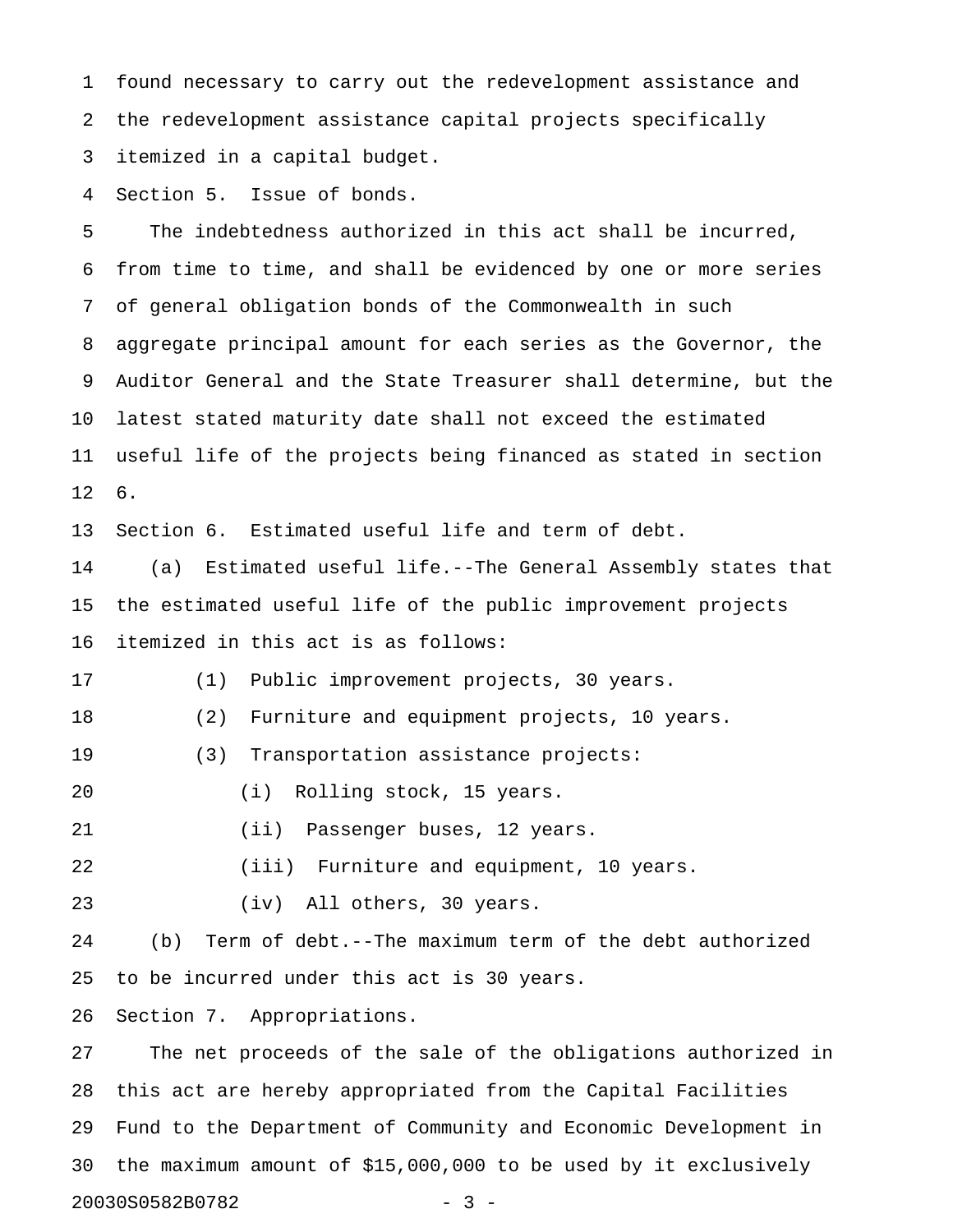1 to defray the financial cost of the redevelopment assistance and 2 redevelopment assistance capital projects specifically itemized 3 in a capital budget. After reserving or paying the expenses of 4 the sale of the obligation, the State Treasurer shall pay to the 5 Department of Community and Economic Development the moneys as 6 required and certified by it to be legally due and payable. 7 Section 8. Federal funds.

8 In addition to those funds appropriated in section 7, all 9 moneys received from the Federal Government for the projects 10 specifically itemized in this act are also hereby appropriated 11 for those projects.

12 Section 9. Expiration of authorization and appropriation. 13 The authorization and appropriation for the additional 14 capital projects itemized in section 3 for which grant 15 agreements have not been executed within four years of the 16 effective date of this act shall expire upon such date and shall 17 be considered repealed. The Secretary of the Budget may extend 18 an expired project for up to one year upon written notification 19 of the majority chairman and minority chairman of the 20 Appropriations Committee of the Senate and the majority chairman 21 and minority chairman of the Appropriations Committee of the 22 House of Representatives. Upon expiration of the extension 23 period, an extended project may not be subsequently extended. 24 Section 10. Editorial changes.

25 In editing and preparing this act for printing following the 26 final enactment, the Legislative Reference Bureau shall insert 27 or revise letters or numbers for projects where the letters or 28 numbers are missing or require revision. The bureau shall also 29 revise the total monetary amounts for the total authorization, 30 debt authorization, appropriations and departmental totals as 20030S0582B0782 - 4 -